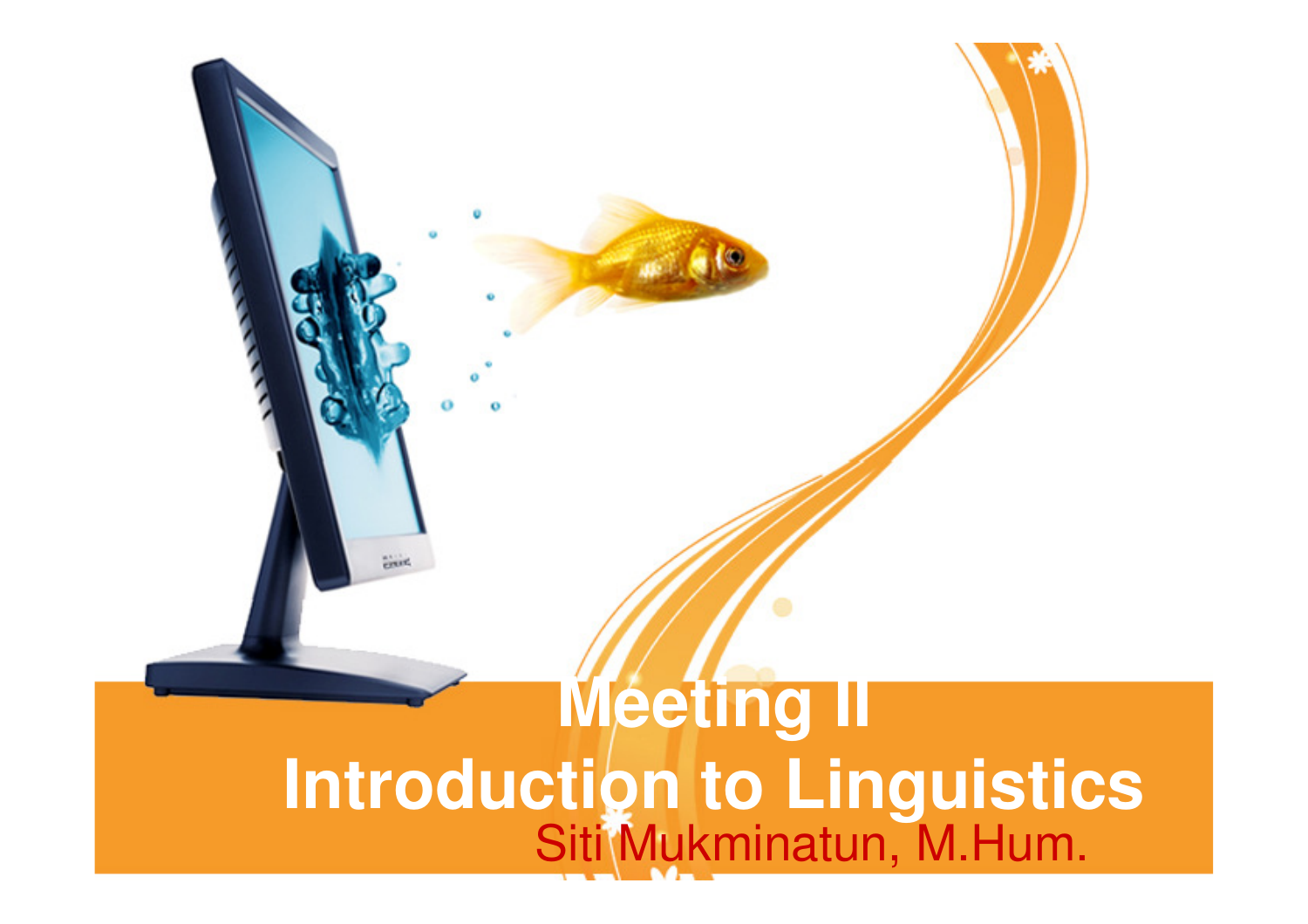### **Example 2 Several areas of studies in Linguistics**

- > General or theoretical linguistics
- > Descriptive linguistics
- **▶ Comparative and Historical Linguistics**
- Applied Linguistics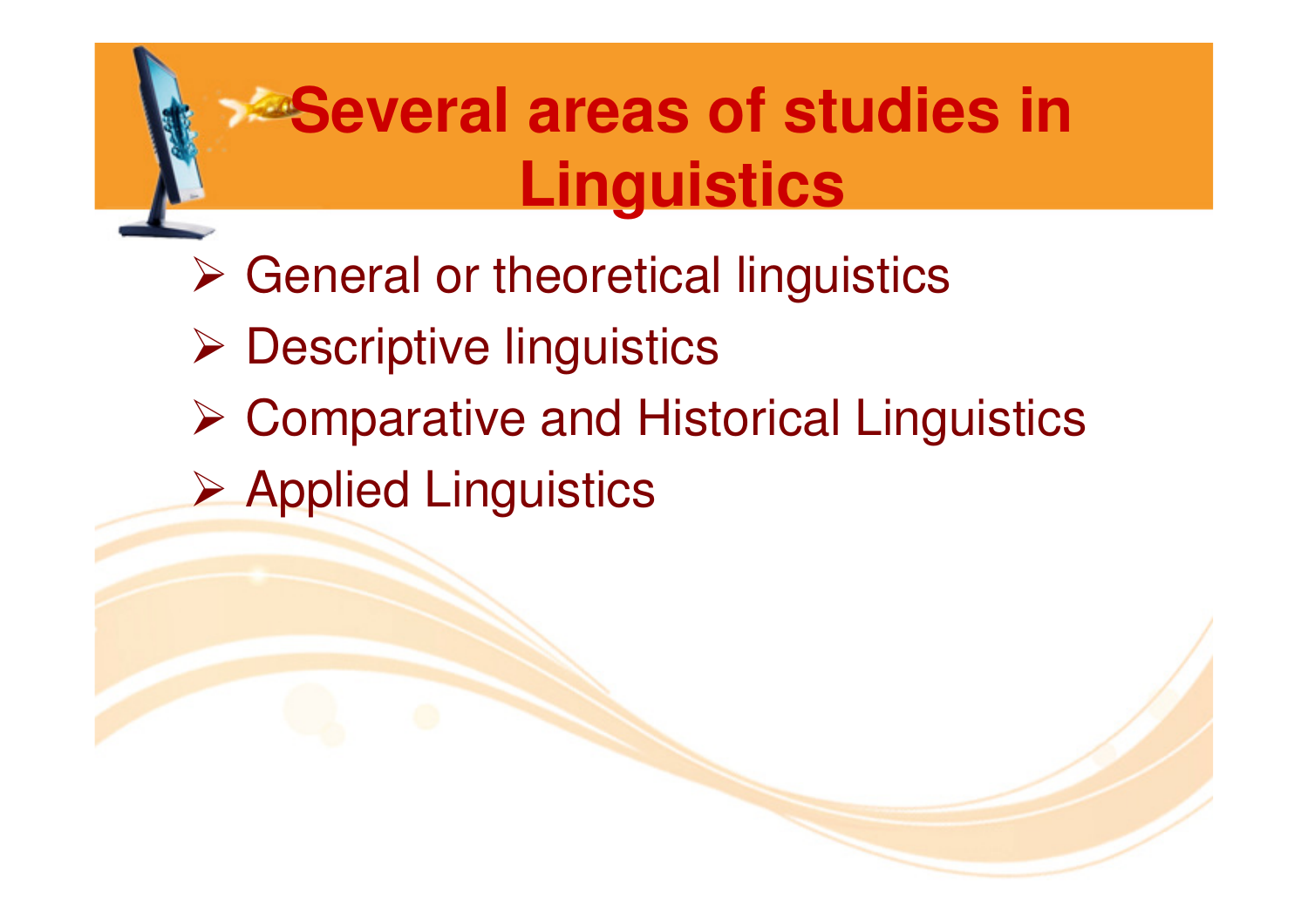### **Several areas of studies in Linguistics**

- General linguistics
	- a question as how the linguist defines his object of study;the properties he assumes all languages must have
- > descriptive linguistics
	- the main task of the linguists to describe languages in a scientific fashion.
- **▶ comparative and historical linguistics** 
	- the historical development of a language.
- > Applied linguistics the study of language and linguistics in relation to
	- practical problems.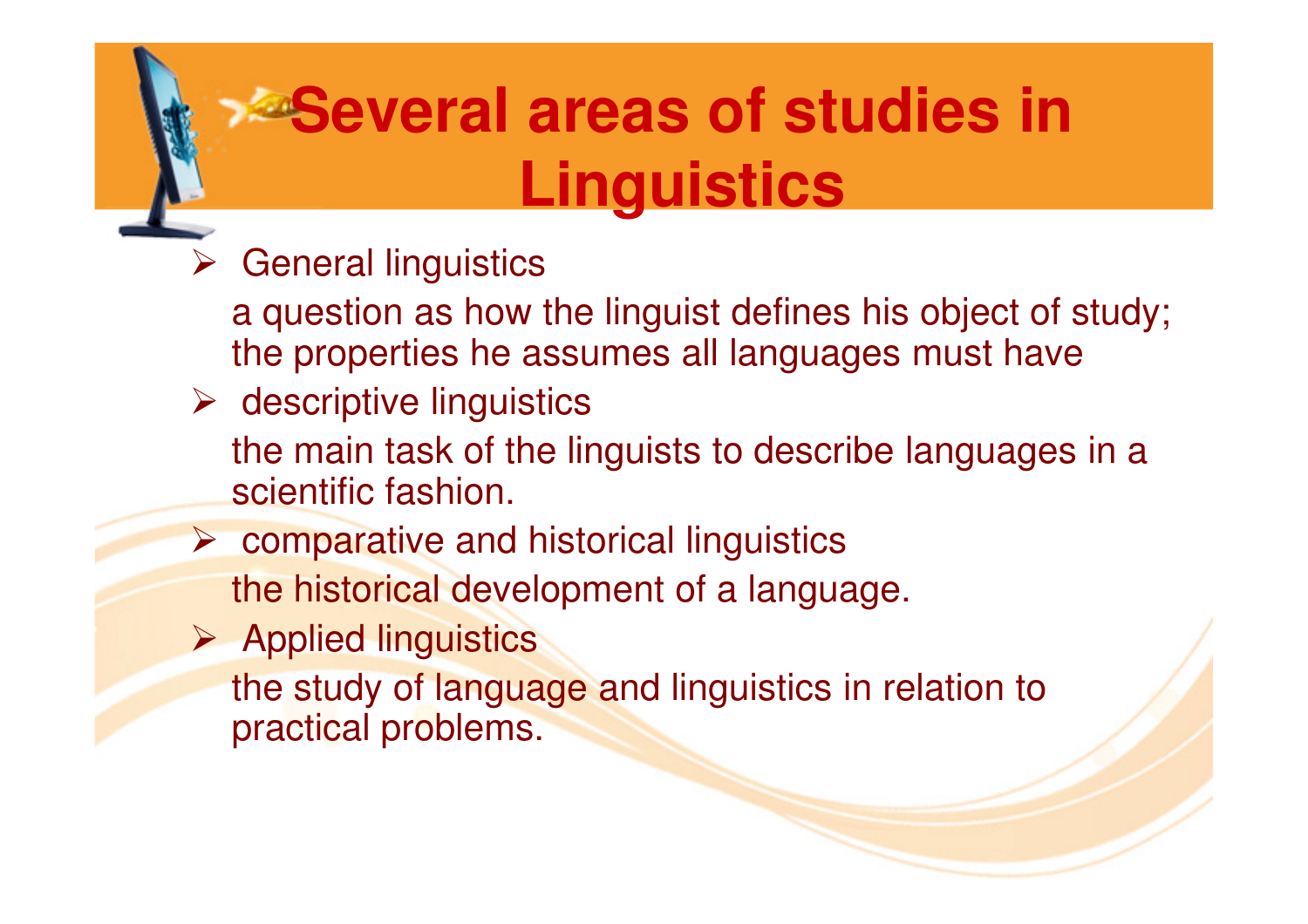# **What is a linguist?**

- •A person who studies linguistics.
- • Linguists does not need to be fluent in languages.
- •• They must have a wide experience of different types of languages.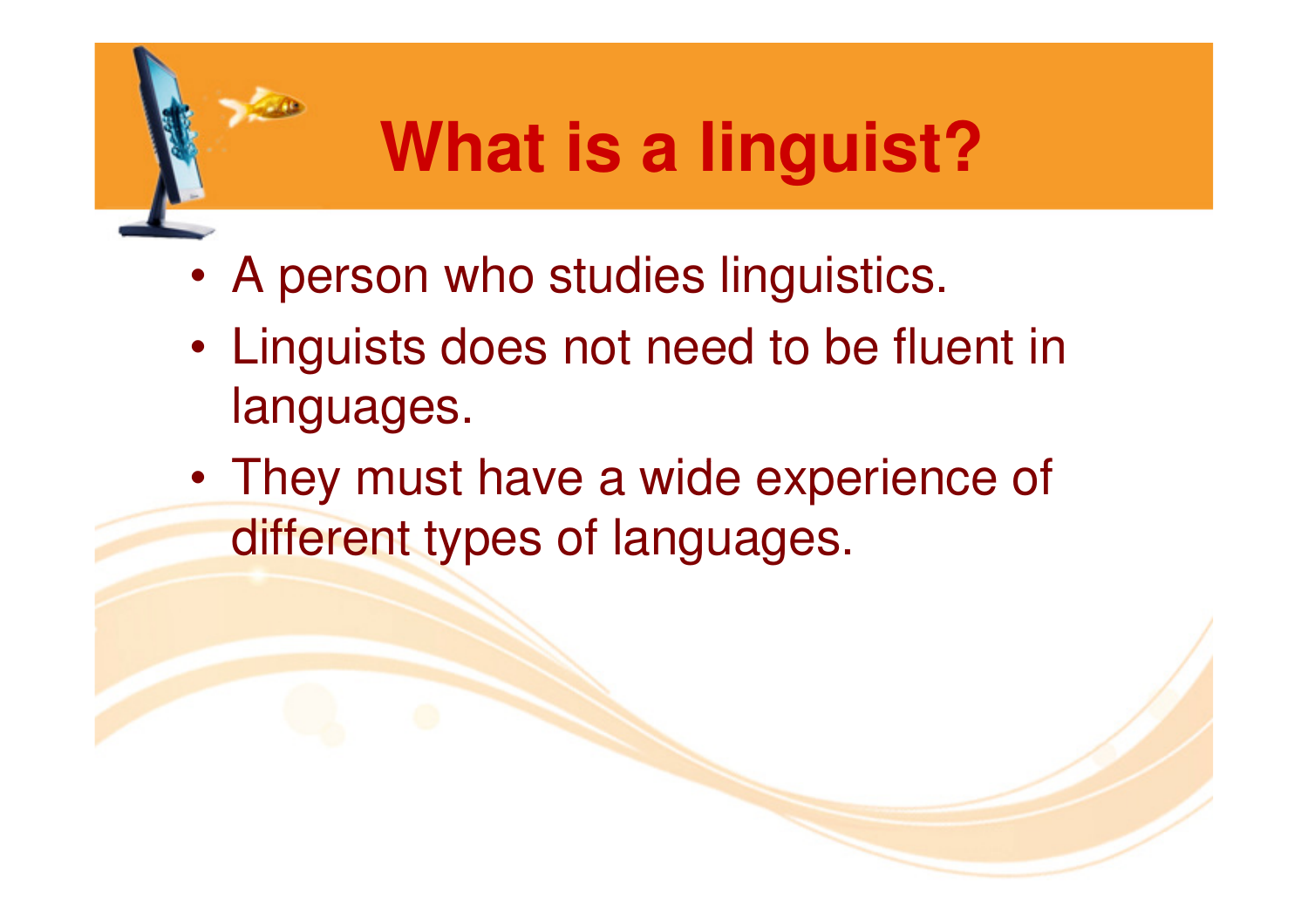### **Linguistics**

- •The systematic study of language
- Study language in scientific manner•

Scientific manner 1. Objective or disinterested2. Empirical method

**Empiric** Observation, description, and explanation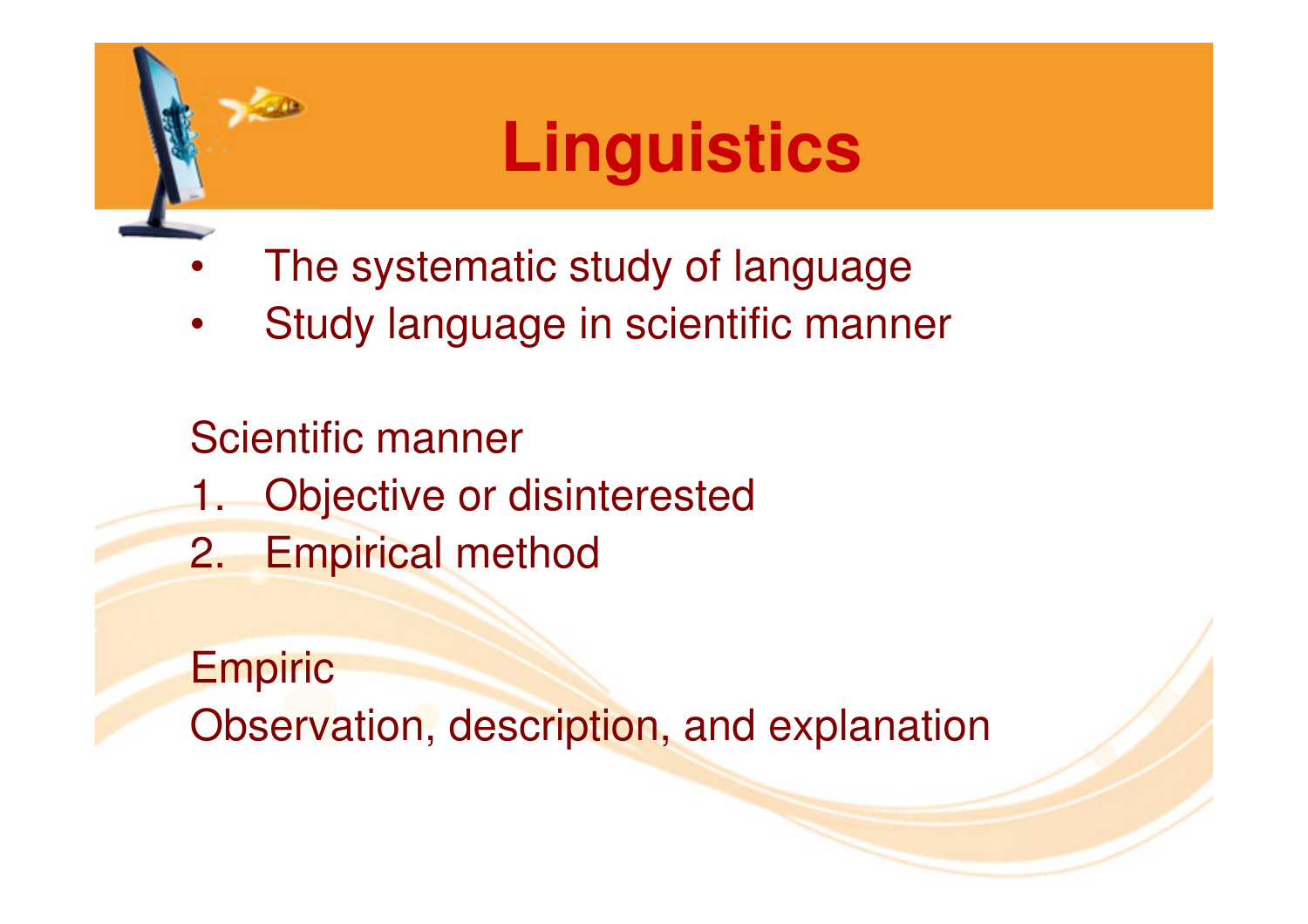# **How does linguistics differ from traditional grammar**

- • Linguistics is descriptive not prescriptive. interested in what is said not what they think ought to be said.
- • Linguists regard the spoken language as primary not the written.
- •It does not force languages into Latin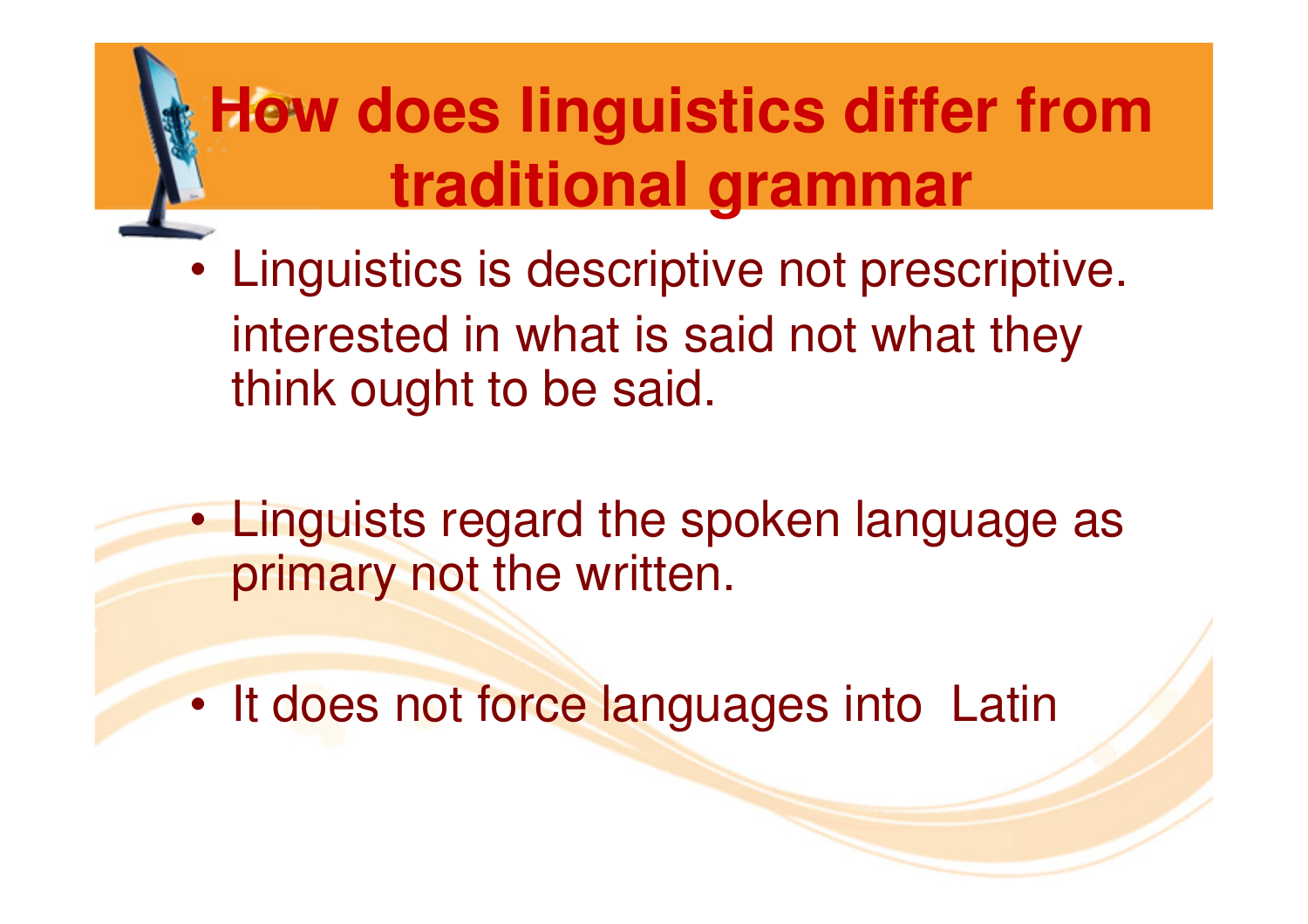# **The scope of linguistics**

- •**Phonetics** 
	- the study of the production and perception of speech sounds
- • Phonology the study of the sound patterns of language. It is concerned with how sounds are organized in a language
- •**Syntax**

arrangement and the forms of words

•**Semantics** 

deals with meanings of words

• Pragmatics

deals with how speakers use language in ways which cannot predicted from linguistics alone. This is the expanding topic of **semantics**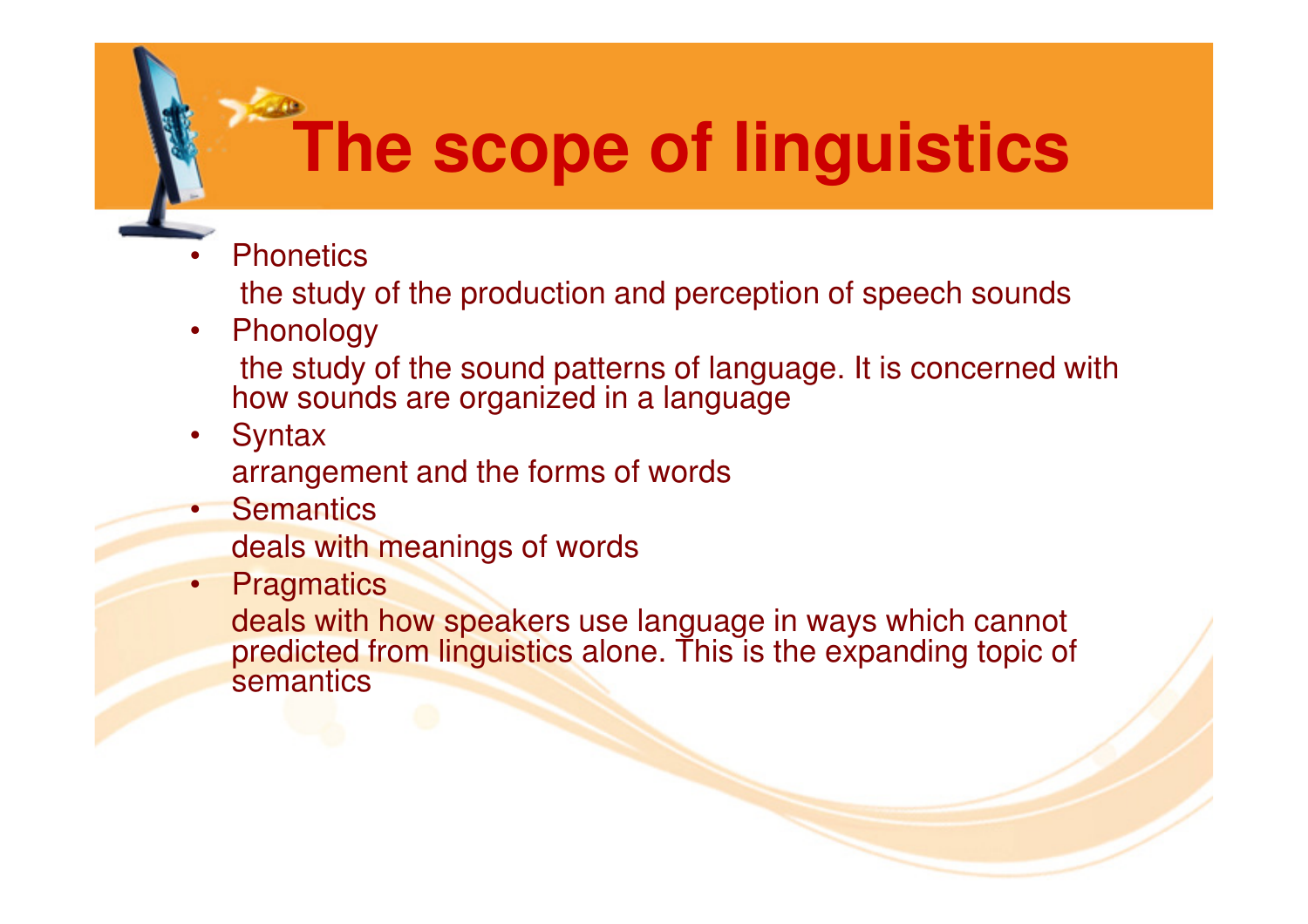- Sociolinguistics
	- the study of language and society
- applied linguistics, the application of linguistics to language teaching
- Psycholinguisticsthe study of language and mind
- Stylisticsthe study of language and literature
- Sociology, anthropology, philosophy, literature, languages, psychology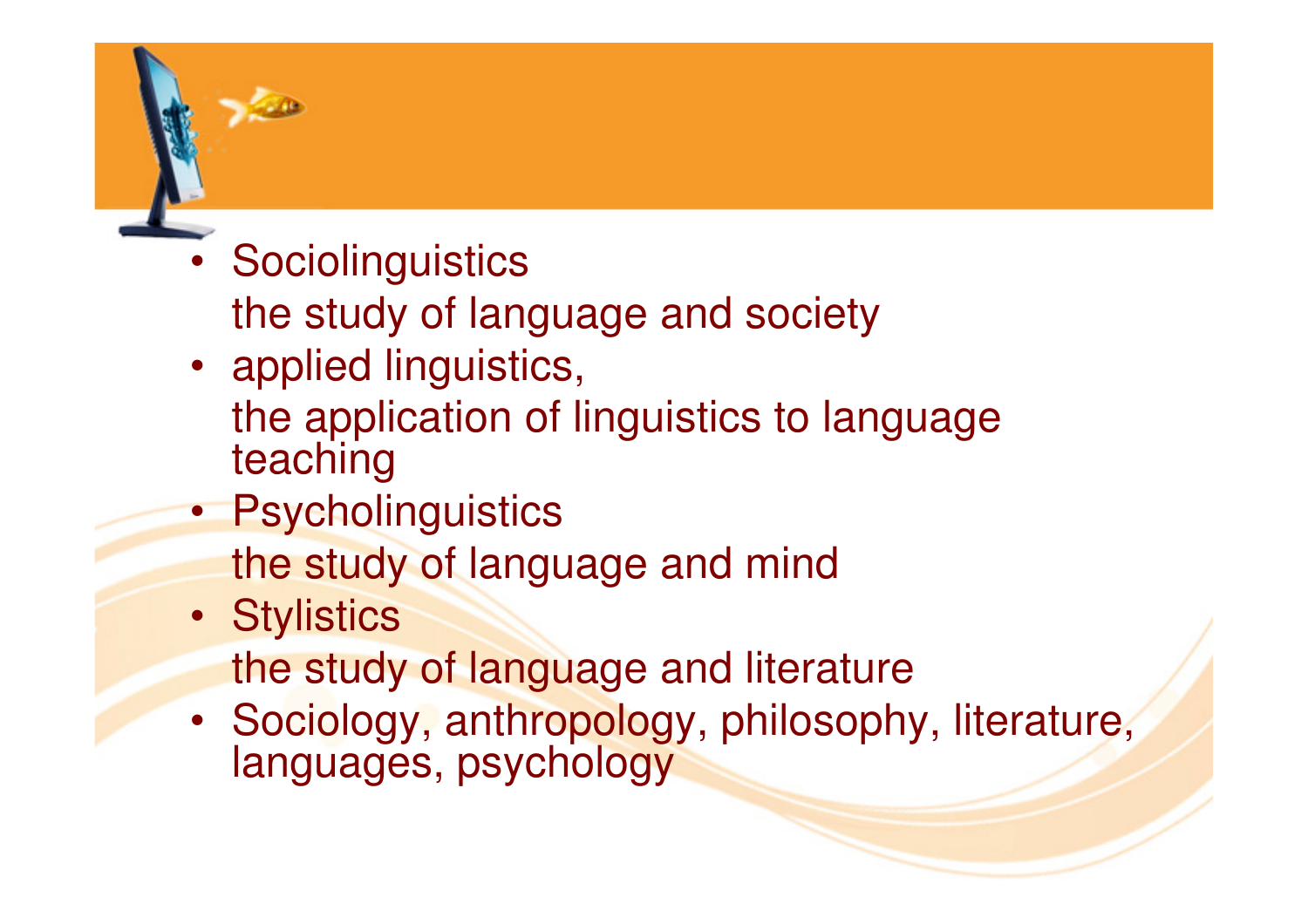#### •Synchronic linguistics

- the analysis of language at a single point in time
- •**• Diachronic linguistics** 
	- dealt with before historical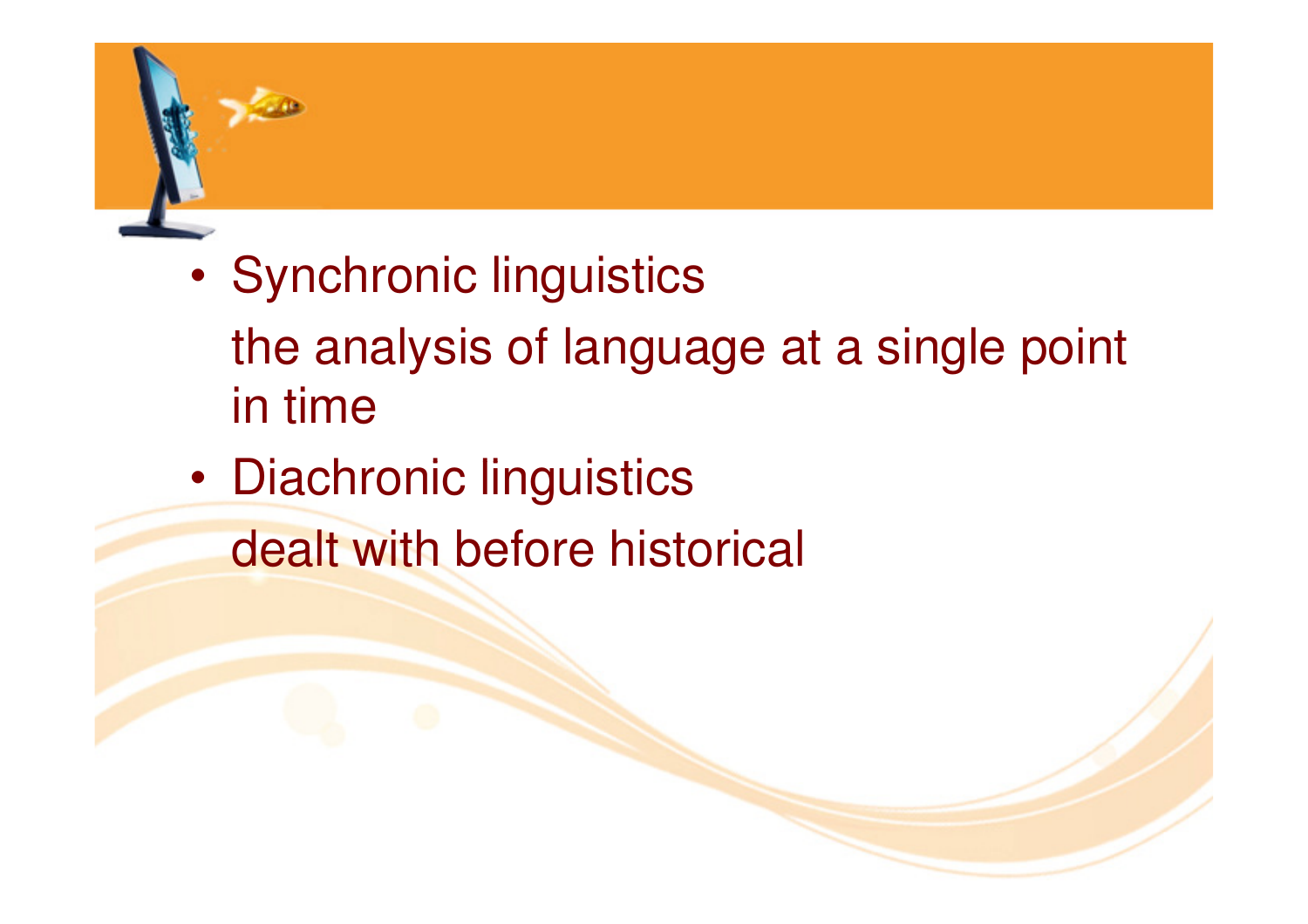

#### • Phonology, syntax, and semantics are bread and butter of linguistics.

#### Grammar

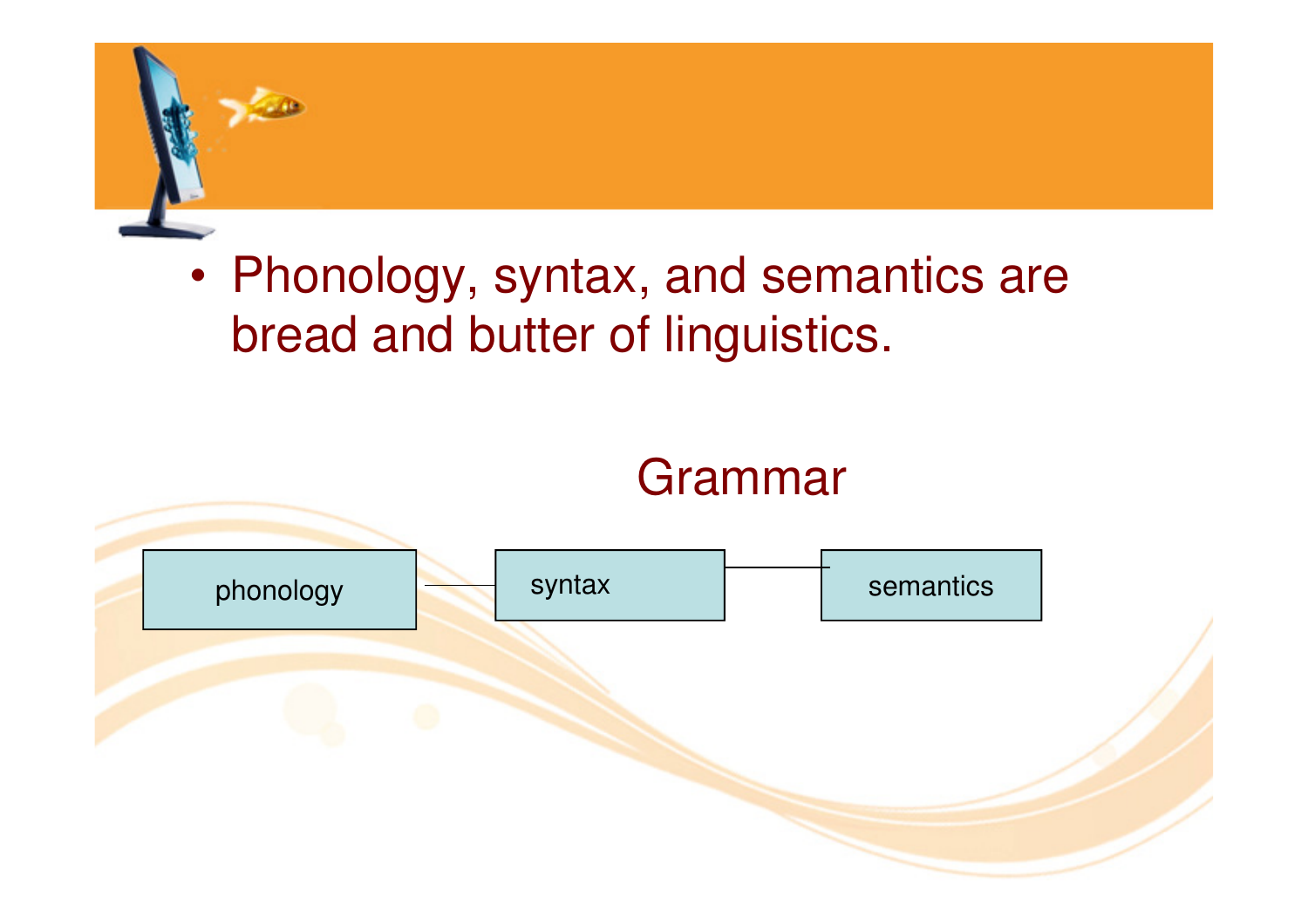# **What is language?**

- The specialized sound signaling system which seems to be genetically programmed to develop in humans.
- Humans can communicate in numerous other ways; they can wink, wave, smile, tap someone on the shoulder, etc.
- Humans can transfer language to other media; written symbols, Braille, sign language.
- Language based on sound is more widespread, and perhaps more basic.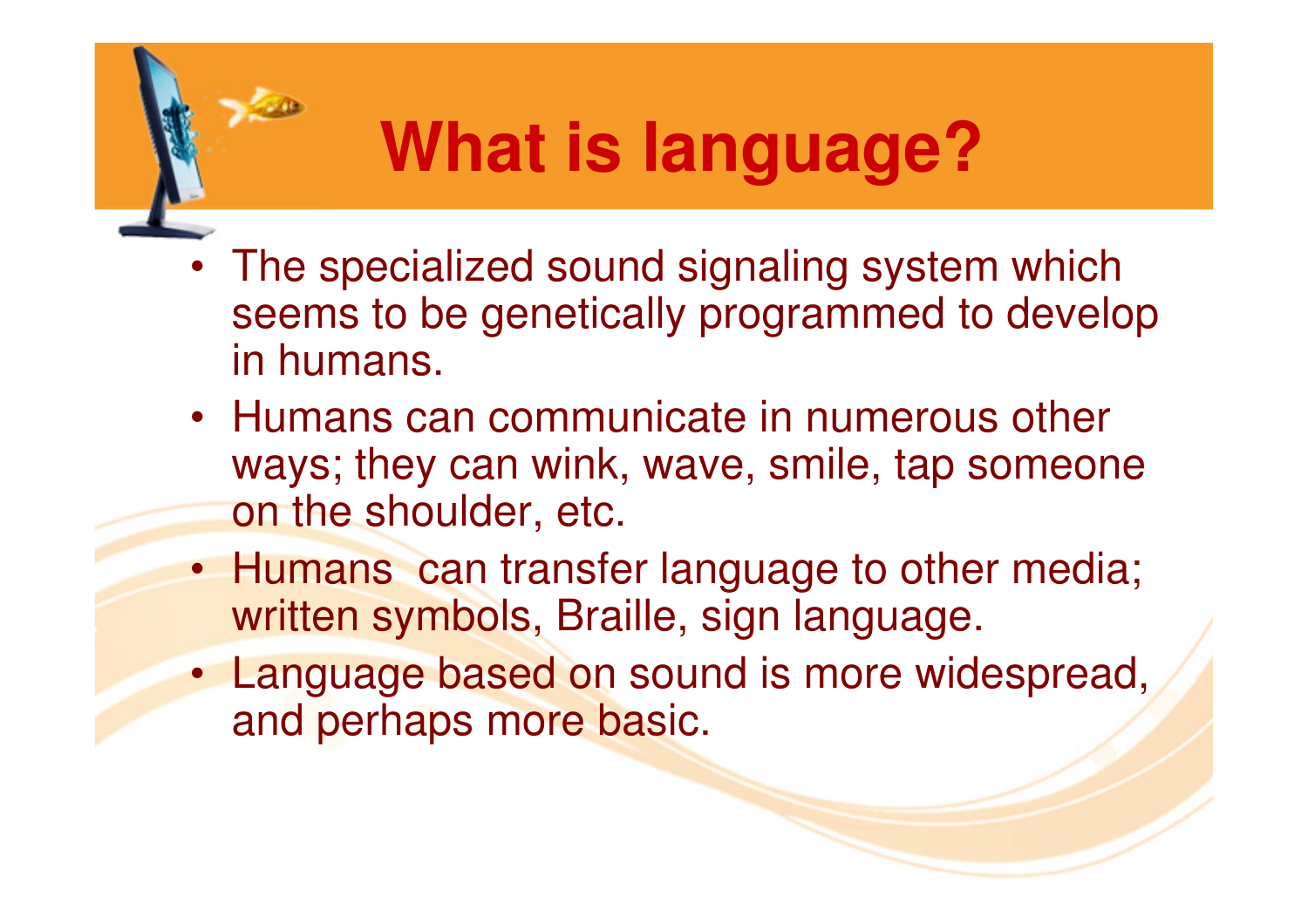# **The characteristics of language**

- Use of sound signals  $\rightarrow$  several advantages •
- Arbitrariness  $\rightarrow$  there is no link whatsoever between the •signal and the message. The symbols are arbitrary.Onomatopoeic words are exceptions, but there are relatively few.
- The need for learning
- •**Duality**

 the organization of language into two layers- a layer of sounds which combine into a second layer of larger units

• Displacement

human language can communicate about things that are absent as easily as about things that are present.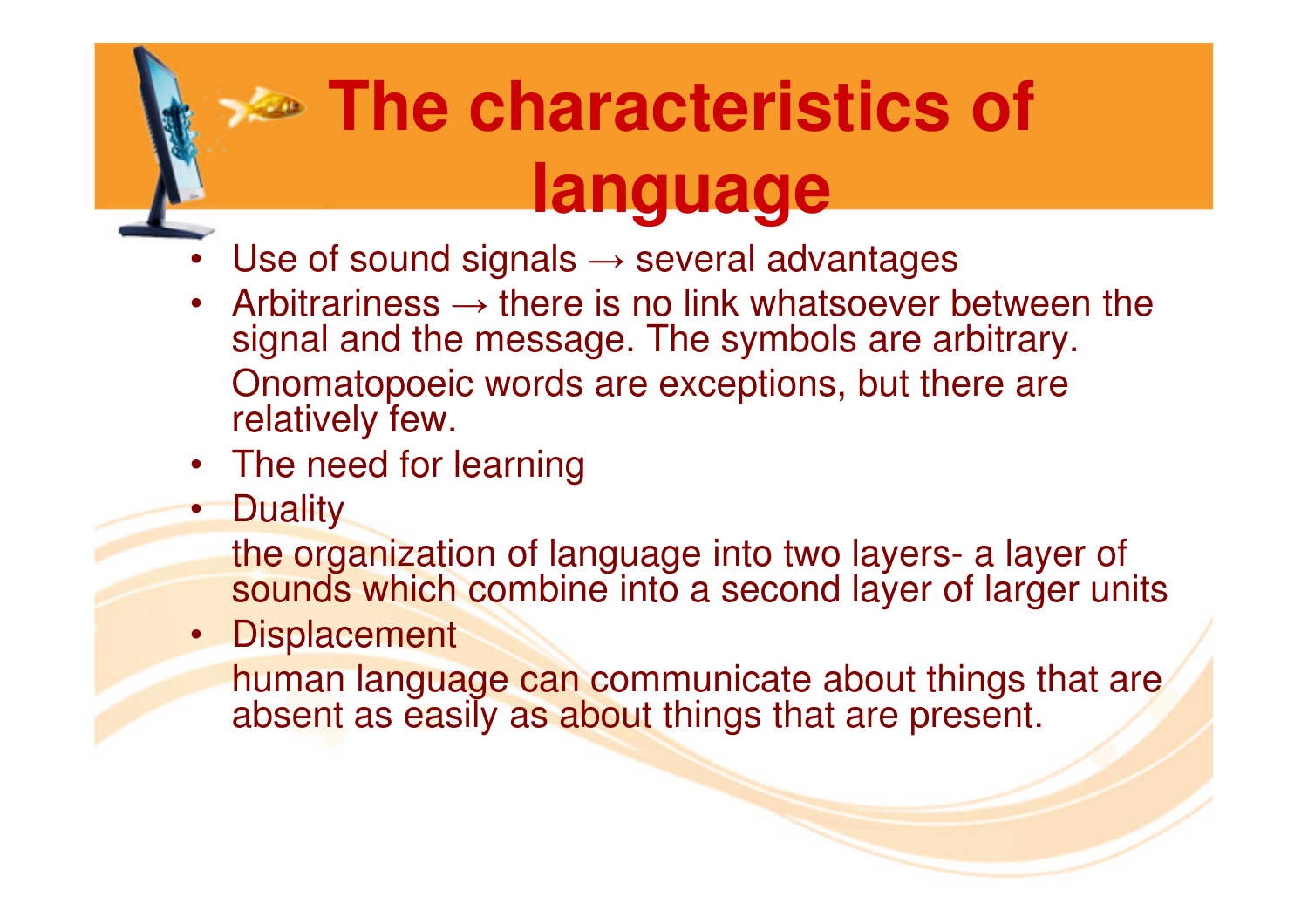### **The characteristics of language• Creativity (productivity)**

human can produce novel utterances whenever they want to.

• Patterning

Human language is most definitely not a haphazard heap of individual items. They do not juxtapose sounds and words in a random way. They ring the changes on a few well-defined patterns.

• Structure dependence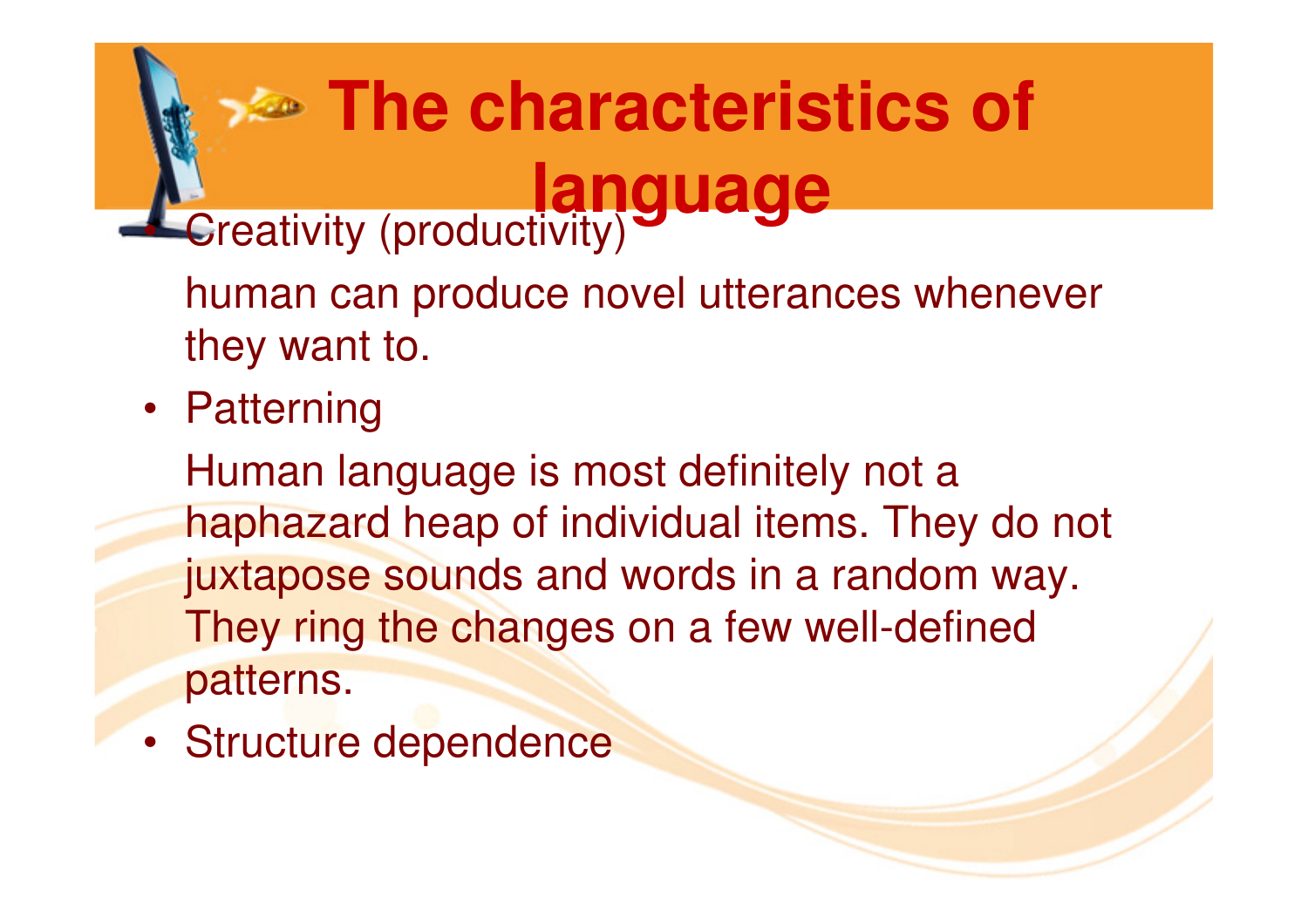### **Human language vs animal communication**

- • Both human and animal use signaling system which uses sounds
- • Duality and displacement are extremely rare in the animal world.
- $\bullet$  Creativity seems not to be present in an animal communication
- •Patterning and structure dependence may also be unique language features.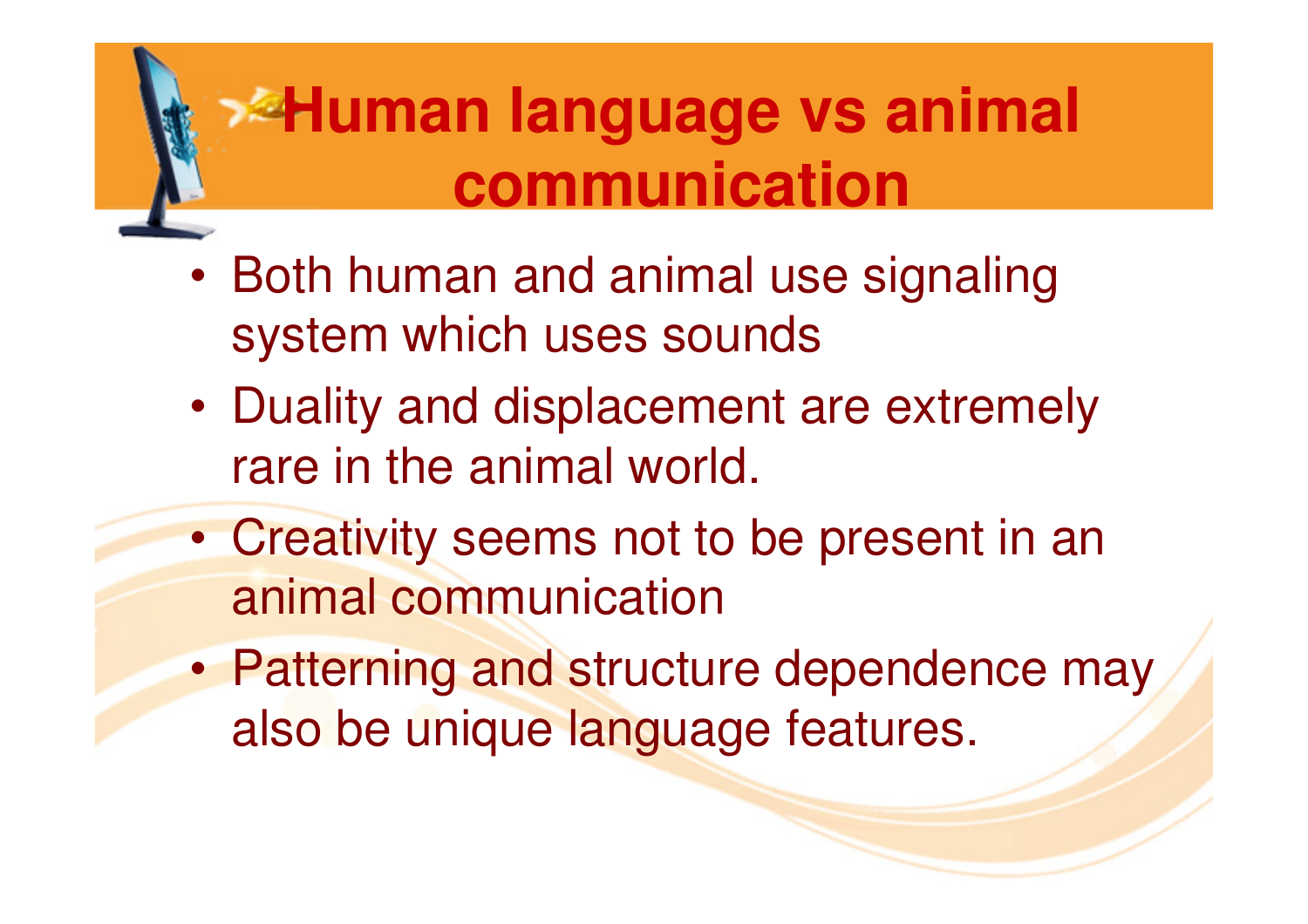# **Origin of language**

- •How and when did we start to talk?
- • Probably developed in east Africa
	- 1. humans had to view the world in certain ways
	- 2. they are able to produce a range of sounds

3. they must have attained the 'naming insight.